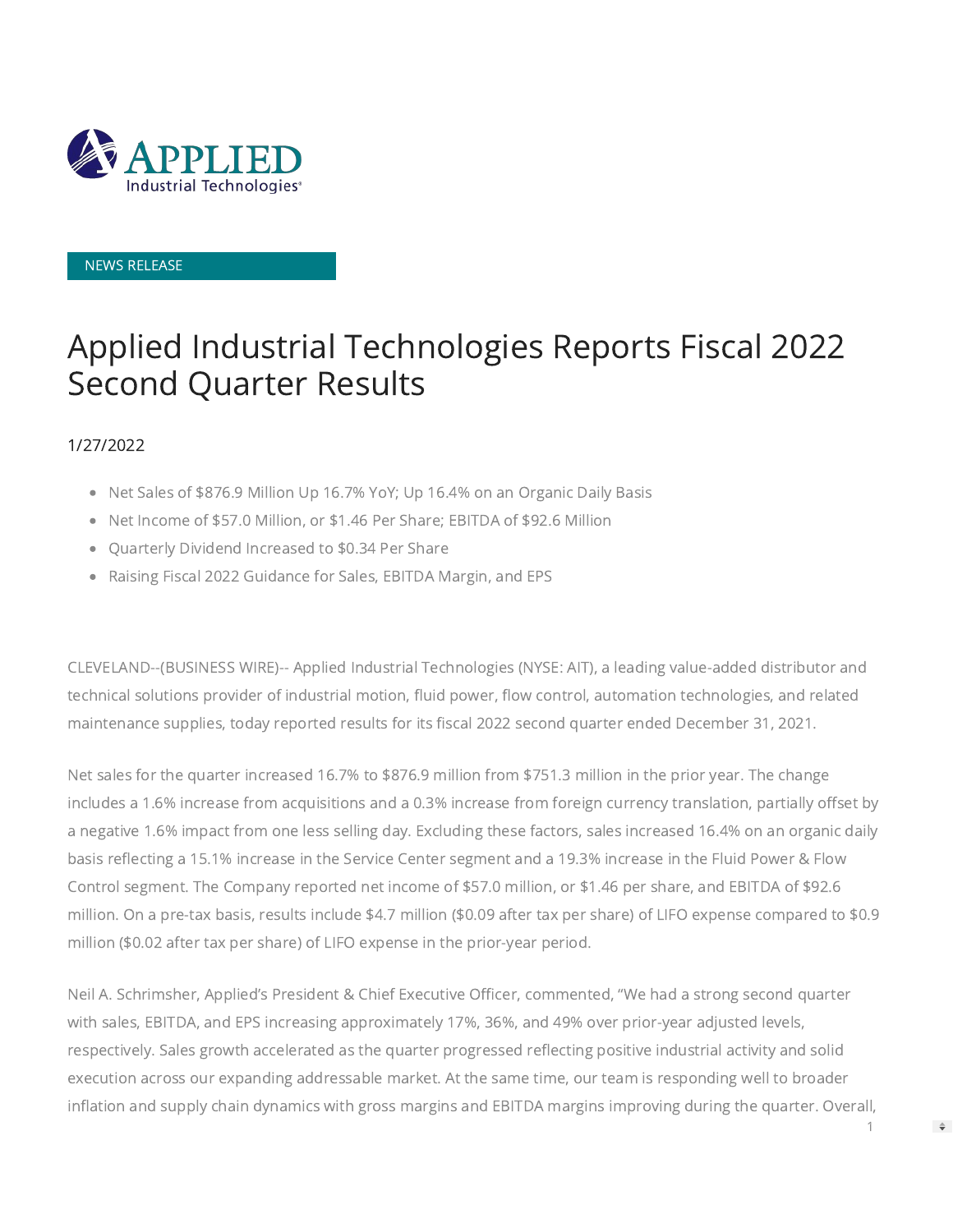the performance demonstrates our operational focus and earnings potential as we leverage our leading technical industry position and local domain expertise across an expanding industrial backdrop."

Mr. Schrimsher added, "Based on year-to-date results and our favorable outlook, we are raising fiscal 2022 guidance for sales, EBITDA margins, and EPS. Organic sales month to date in January are up by a high single-digit percent year over year despite more difficult comparisons, while order and backlog trends remain strong. Although supply chain, inflationary, and COVID-19 related challenges remain, we are well positioned in the current environment as our internal capabilities and company-specific growth potential have never been stronger."

### Fiscal 2022 Guidance

The Company is raising guidance for fiscal 2022 and now projects EPS of \$5.70 to \$5.90 (prior \$5.00 to \$5.40), sales growth of 11.5% to 12.5% including 10.5% to 11.5% on an organic basis (prior 8% to 10% including 7% to 9% organic), and EBITDA margins of 10.1% to 10.3% (prior 9.7% to 9.9%). Guidance does not assume contribution from potential future acquisitions.

### Share Repurchases

During the quarter, the Company purchased 35,000 shares of its common stock in open market transactions for \$3.5 million. At December 31, 2021, the Company had remaining authorization to purchase approximately 353,000 additional shares.

### Dividend

Today the Company also announced that its Board of Directors approved an increase in the quarterly cash dividend to \$0.34 per common share, payable on February 28, 2022, to shareholders of record on February 15, 2022. This represents the 13th dividend increase since 2010.

# Conference Call Information

Applied will host its quarterly conference call for investors and analysts at 10 a.m. ET on January 27, 2022. Neil A. Schrimsher – President & CEO, and David K. Wells – CFO will discuss the Company's performance. A supplemental investor presentation detailing latest quarter results and the Company's outlook is available for reference on the investor relations portion of the Company's website at [www.applied.com.](https://cts.businesswire.com/ct/CT?id=smartlink&url=http%3A%2F%2Fwww.applied.com&esheet=52569327&newsitemid=20220126006042&lan=en-US&anchor=www.applied.com&index=1&md5=2980e6ba63f0629c84a39ed8ae0ec80d)To join the call, dial 877-311-4351 (toll free) or 614-999-9139 (for International callers) using conference ID 9034797. A live audio webcast can be accessed online through the investor relations portion of the Company's website at **www.applied.com**. A replay of the call will be available for two weeks by dialing 855-859-2056 or 800-585-8367 (both toll free), or 404-537-3406 (International) using conference ID 9034797.

# About Applied®

Applied Industrial Technologies is a leading value-added distributor and technical solutions provider of industrial

 $\Rightarrow$ 

 $\mathfrak{D}$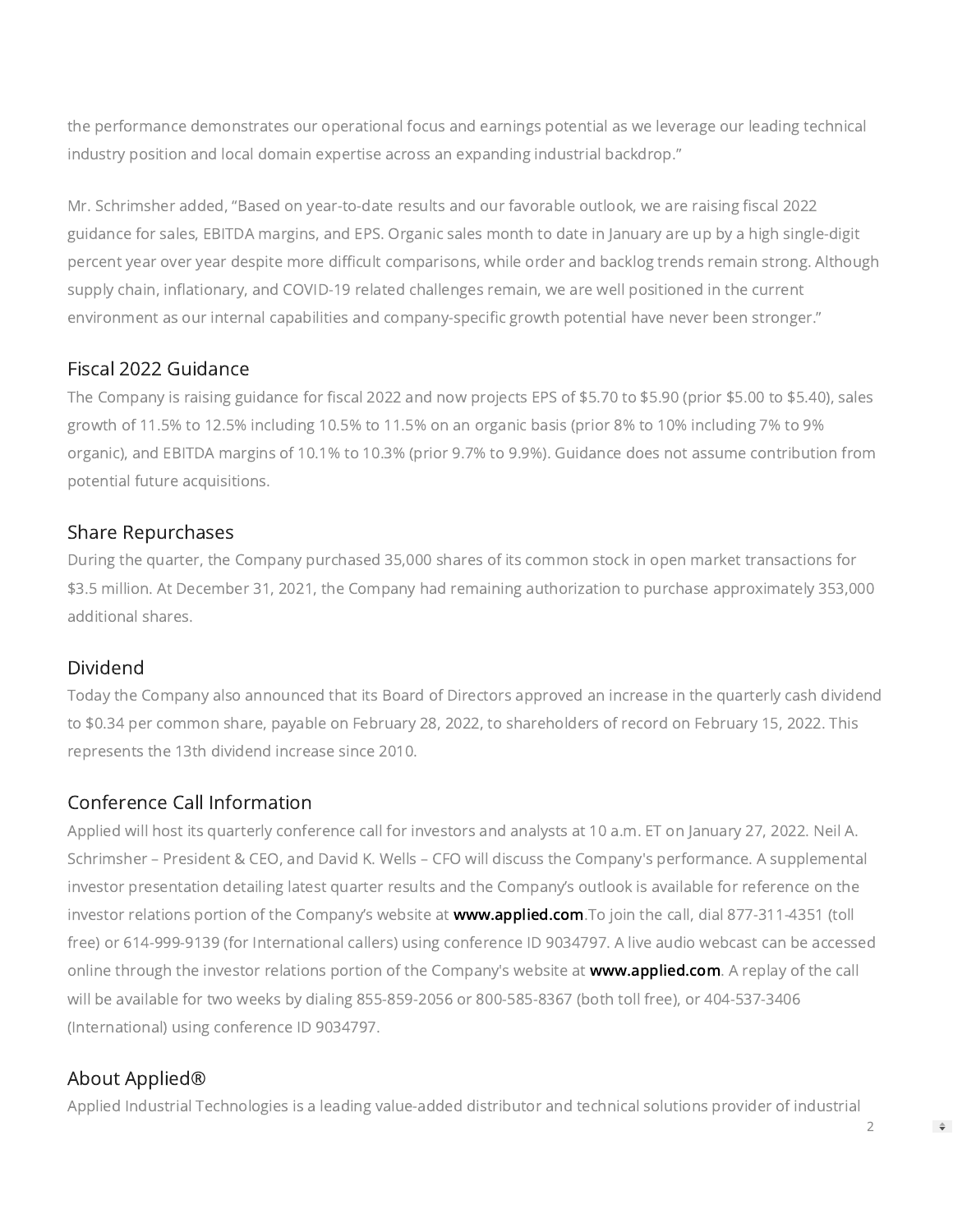motion, fluid power, flow control, automation technologies, and related maintenance supplies. Our leading brands, specialized services, and comprehensive knowledge serve MRO and OEM end users in virtually all industrial markets through our multi-channel capabilities that provide choice, convenience, and expertise. For more information, visit [www.applied.com.](https://cts.businesswire.com/ct/CT?id=smartlink&url=http%3A%2F%2Fwww.applied.com&esheet=52569327&newsitemid=20220126006042&lan=en-US&anchor=www.applied.com&index=3&md5=e030dca904bba5899ba7fac51e7a6a98)

This press release contains statements that are forward-looking, as that term is defined by the Securities and Exchange Commission in its rules, regulations and releases. Applied intends that such forward-looking statements be subject to the safe harbors created thereby. Forward-looking statements are often identified by qualifiers such as "will," "guidance," "assume", "projects", and derivative or similar expressions. All forward-looking statements are based on current expectations regarding important risk factors including trends in the industrial sector of the economy (such as the inflationary environment and supply chain strains), the effects of the health crisis associated with the COVID-19 pandemic on our business operations, results of operations, and financial condition, and other risk factors identified in Applied's most recent periodic report and other filings made with the Securities and Exchange Commission, many of which risks are amplified by circumstances arising out of the COVID-19 pandemic. Accordingly, actual results may differ materially from those expressed in the forward-looking statements, and the making of such statements should not be regarded as a representation by Applied or any other person that the results expressed therein will be achieved. Applied assumes no obligation to update publicly or revise any forwardlooking statements, whether due to new information, or events, or otherwise.

| 1 <i>U</i> Huuultuu<br>(In thousands, except per share data)                                                   |                                   |                                  |                               |                              |
|----------------------------------------------------------------------------------------------------------------|-----------------------------------|----------------------------------|-------------------------------|------------------------------|
|                                                                                                                | Three Months Ended<br>December 31 | Six Months Ended<br>December 31. |                               |                              |
|                                                                                                                | 2021                              | 2020                             | 2021                          | 2020                         |
| Net Sales<br>Cost of sales                                                                                     | 876.874 \$<br>619,249             | 751.287 \$<br>541,753            | 1,768,555 \$<br>,255,590      | 1,499,094<br>1,073,779       |
| Gross Profit<br>Selling, distribution and administrative expense, including depreciation<br>Impairment expense | 257,625<br>179,448                | 209,534<br>162,428<br>49,528     | 512,965<br>360,174            | 425,315<br>325,901<br>49,528 |
| Operating Income (Loss)<br>Interest expense, net<br>Other (income) expense, net                                | 78,177<br>7,007<br>(869)          | (2, 422)<br>7.658<br>88          | 152,791<br>14,397<br>(1, 181) | 49,886<br>15,311<br>(89)     |
| Income (Loss) Before Income Taxes<br>Income Tax Expense (Benefit)                                              | 72,039<br>15,013                  | (10, 168)<br>(4,834)             | 139,575<br>29,580             | 34,664<br>5,214              |
| Net Income (Loss)                                                                                              | 57,026 \$                         | $(5,334)$ \$                     | 109,995 \$                    | 29,450                       |
| Net Income (Loss) Per Share - Basic                                                                            | $1.48$ \$                         | $(0.14)$ \$                      | $2.86$ \$                     | 0.76                         |
| Net Income (Loss) Per Share - Diluted                                                                          | $1.46$ \$                         | $(0.14)$ \$                      | $2.81$ \$                     | 0.75                         |
| Average Shares Outstanding - Basic                                                                             | 38,456                            | 38,781                           | 38,479                        | 38,751                       |
| Average Shares Outstanding - Diluted                                                                           | 39,122                            | 39,233                           | 39,104                        | 39,165                       |

#### APPLIED INDUSTRIAL TECHNOLOGIES, INC. AND SUBSIDIARIES CONDENSED STATEMENTS OF CONSOLIDATED INCOME (Unaudited)

#### NOTES TO CONDENSED CONSOLIDATED FINANCIAL STATEMENTS

1) Applied uses the last-in, first-out (LIFO) method of valuing U.S. inventory. An actual valuation of inventory under the LIFO method can only be made<br>at the end of each year based on the inventory levels and costs at tha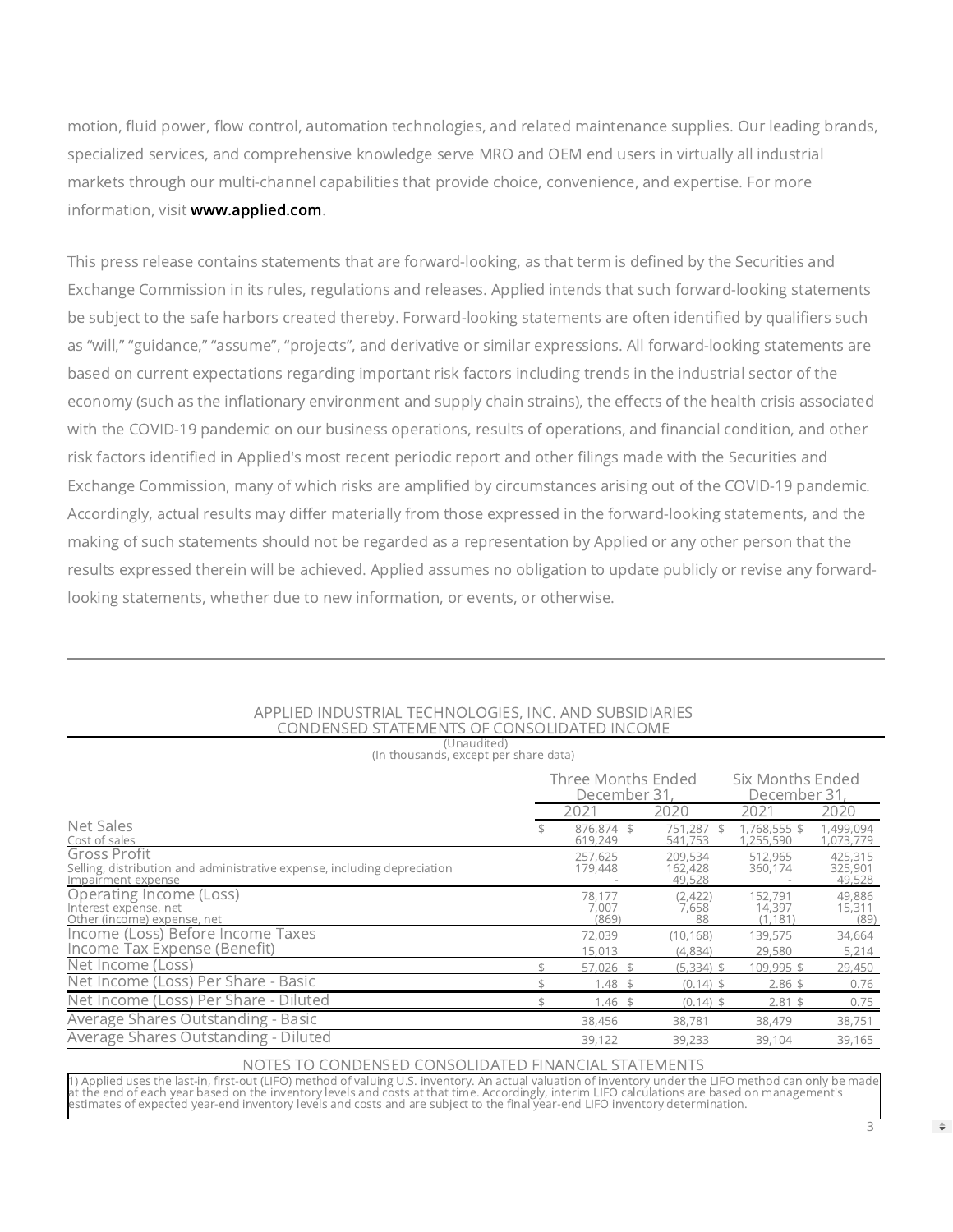2) In the quarter ended December 31, 2020, the Company recognized a non-cash impairment charge of \$49.5 million and \$7.8 million of other non-<br>routine costs as a result of reduced economic conditions and business alignment

3) Due to the net loss incurred by the Company during the quarter ended December 31, 2020, the calculation of Net Loss Per Share - Diluted utilized<br>the Average Shares Outstanding - Basic, as using the Average Shares Outsta

#### APPLIED INDUSTRIAL TECHNOLOGIES, INC. AND SUBSIDIARIES CONDENSED CONSOLIDATED BALANCE SHEETS (Unaudited)

(In thousands)

|                                                        |                      |    | June 30,           |  |  |
|--------------------------------------------------------|----------------------|----|--------------------|--|--|
|                                                        | December 31,<br>2021 |    |                    |  |  |
| Assets                                                 |                      |    |                    |  |  |
| Cash and cash equivalents                              | \$<br>154,843        | \$ | 257,745            |  |  |
| Accounts receivable, net<br>Inventories                | 520,134<br>399,763   |    | 516,322<br>362,547 |  |  |
| Other current assets                                   | 68,878               |    | 59,961             |  |  |
| Total current assets                                   | 1,143,618            |    | 1,196,575          |  |  |
| Property, net                                          | 112,113              |    | 115,589            |  |  |
| Operating lease assets, net<br>Intangibles, net        | 90,996<br>266,314    |    | 87,111<br>279,628  |  |  |
| Goodwill                                               | 562,811              |    | 560,077            |  |  |
| Other assets                                           | 49.857               |    | 32,827             |  |  |
| Total Assets                                           | 2,225,709            | \$ | 2,271,807          |  |  |
| Liabilities                                            |                      |    |                    |  |  |
| Accounts payable                                       | \$<br>203,563        | \$ | 208,162            |  |  |
| Current portion of long-term debt                      | 40,182               |    | 43,525             |  |  |
| Other accrued liabilities<br>Total current liabilities | 156,110<br>399,855   |    | 176,013<br>427,700 |  |  |
| Long-term debt                                         | 681,266              |    | 784,855            |  |  |
| Other liabilities                                      | 122,899              |    | 126,706            |  |  |
| Total Liabilities                                      | .204.020             |    | 1,339,261          |  |  |
| Shareholders' Equity                                   | ,689                 |    | 932,546            |  |  |
| <b>Total Liabilities and Shareholders' Equity</b>      | 2,225,<br>709        | \$ | 2,271,807          |  |  |

#### APPLIED INDUSTRIAL TECHNOLOGIES, INC. AND SUBSIDIARIES CONDENSED STATEMENTS OF CONSOLIDATED CASH FLOWS

(Unaudited) (In thousands)

|                                                                                                                                                                                                                                                                           |      | Six Months Ended<br>December 31                        |  |                                                                   |  |
|---------------------------------------------------------------------------------------------------------------------------------------------------------------------------------------------------------------------------------------------------------------------------|------|--------------------------------------------------------|--|-------------------------------------------------------------------|--|
|                                                                                                                                                                                                                                                                           | 202' |                                                        |  | 2020                                                              |  |
| <b>Cash Flows from Operating Activities</b><br>Net income<br>Adjustments to reconcile net income to net cash provided by operating activities:                                                                                                                            |      | 109,995 \$                                             |  | 29,450                                                            |  |
| Depreciation and amortization of property<br>Amortization of intangibles<br>Impairment expense<br>Amortization of stock appreciation rights and options<br>Other share-based compensation expense<br>Changes in assets and liabilities, net of acquisitions<br>Other, net |      | 10,863<br>16,205<br>2.516<br>3.268<br>(61.066)<br>(517 |  | 10,561<br>18,002<br>49,528<br>1,328<br>2.167<br>52,005<br>(3,685) |  |
| Net Cash provided by Operating Activities                                                                                                                                                                                                                                 |      | 81,264                                                 |  | 159,356                                                           |  |
| <b>Cash Flows from Investing Activities</b><br>Acquisition of businesses, net of cash acquired                                                                                                                                                                            |      | (6, 974)                                               |  | (31,078)                                                          |  |

 $\Rightarrow$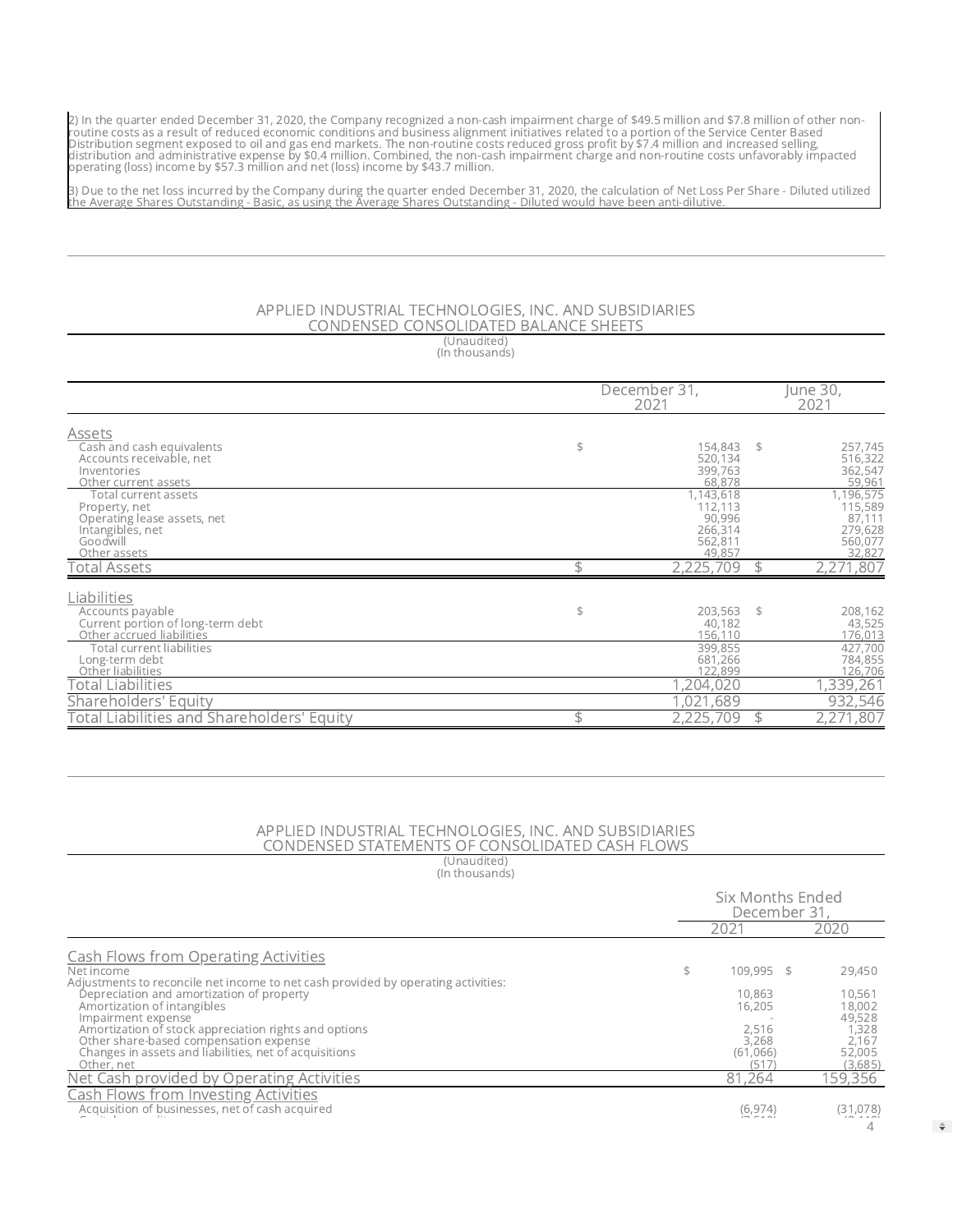| Capital expenditures<br>Proceeds from property sales<br>Other                                                                                                                                                                                                                             | (7,510)<br>442<br>(14, 835)                                                       | (8,449)<br>292                              |
|-------------------------------------------------------------------------------------------------------------------------------------------------------------------------------------------------------------------------------------------------------------------------------------------|-----------------------------------------------------------------------------------|---------------------------------------------|
| Net Cash used in Investing Activities                                                                                                                                                                                                                                                     | (28,877)                                                                          | (39, 235)                                   |
| <b>Cash Flows from Financing Activities</b><br>Net borrowings under revolving credit facility<br>Long-term debt repayments<br>Interest rate swap settlement payments<br>Payment of debt issuance costs<br>Purchases of treasury shares<br>Dividends paid<br>Acquisition holdback payments | 442,592<br>(550, 371)<br>(3, 294)<br>(1, 794)<br>(10,064)<br>(25, 465)<br>(1,070) | (72, 260)<br>(549)<br>(24, 899)<br>(1, 138) |
| Taxes paid for shares withheld for equity awards<br>Exercise of stock appreciation rights and options                                                                                                                                                                                     | (4,093)<br>116                                                                    | (5, 571)<br>163                             |
| Net Cash used in Financing Activities                                                                                                                                                                                                                                                     | 153,443)                                                                          | 104,254)                                    |
| Effect of Exchange Rate Changes on Cash                                                                                                                                                                                                                                                   | (1.846)                                                                           | 4,357                                       |
| (Decrease) Increase in cash and cash equivalents<br>Cash and Cash Equivalents at Beginning of Period                                                                                                                                                                                      | (102, 902)<br>257.745                                                             | 20,224<br>268,551                           |
| Cash and Cash Equivalents at End of Period                                                                                                                                                                                                                                                | 154,843                                                                           | 288,775                                     |

#### APPLIED INDUSTRIAL TECHNOLOGIES, INC. AND SUBSIDIARIES SUPPLEMENTAL INFORMATION RECONCILIATION OF GAAP TO NON-GAAP FINANCIAL MEASURES

(Unaudited)

(In thousands)

The Company supplemented the reporting of financial information determined under U.S. generally accepted accounting principles (GAAP) with<br>reporting of non-GAAP financial measures. The Company believes that these non-GAAP measure.

Reconciliation of Net (loss) income and Net (loss) income per share, GAAP financial measures, with Adjusted Net income and Adjusted Net income per share, non-GAAP financial measures:

|                                              | Three Months Ended December 31, 2020 |            |              |  |                                          |  |        |          |  |
|----------------------------------------------|--------------------------------------|------------|--------------|--|------------------------------------------|--|--------|----------|--|
|                                              | Per Share                            |            |              |  |                                          |  |        |          |  |
|                                              |                                      | Pre-tax    |              |  | Tax Effect   Net of Tax   Diluted Impact |  |        | Tax Rate |  |
| Net loss and net loss per share              |                                      | (10,168)\$ | $(4,834)$ \$ |  | $(5,334)$ \$                             |  | (0.14) | 47.5%    |  |
| Impairment expense                           |                                      | 49,528     | 11.769       |  | 37.759                                   |  | 0.96   | 23.8%    |  |
| Non-routine costs                            |                                      |            | .847         |  | 5.925                                    |  | 0.15   | 23.8%    |  |
| Adjusted net income and net income per share |                                      |            | 8.782        |  | 38.350                                   |  | J.98   | '8.6%    |  |
|                                              |                                      |            |              |  |                                          |  |        |          |  |

Reconciliation of Net Income (Loss), a GAAP financial measure, to EBITDA, a non-GAAP financial measure:

|                                                                                                          | Three Months Ended<br>December 31 |                           | Six Months Ended<br>December 31 |  |                           |
|----------------------------------------------------------------------------------------------------------|-----------------------------------|---------------------------|---------------------------------|--|---------------------------|
|                                                                                                          | 202 <sup>.</sup>                  | 2020                      | 2021                            |  | 2020                      |
| Net Income (Loss)                                                                                        | 57.026                            | (5,334) \$                | 109.995                         |  | 29,450                    |
| Interest expense, net                                                                                    | 7.007<br>15,013                   | 7.658                     | 14.397                          |  | 15,311                    |
| Income tax expense (benefit)<br>Depreciation and amortization of property<br>Amortization of intangibles | 5.436<br>8.084                    | (4,834)<br>5,209<br>8.276 | 29,580<br>10,863<br>16,205      |  | 5,214<br>10,561<br>18,002 |
| <b>FBITDA</b>                                                                                            | $92,566$ \$                       | 10.975                    | 181.040                         |  | 78,538                    |
| Intangible and other impairment<br>Non-routine costs                                                     |                                   | 49.528                    | $\overline{\phantom{a}}$        |  | 49,528<br>7,772           |
| Adiusted EBITDA                                                                                          | 92,566                            | 68,275                    | 181.040                         |  | 35,838                    |

The Company defines EBITDA as Earnings from operations before Interest, Taxes, Depreciation, and Amortization, a non-GAAP financial measure.<br>Adjusted EBITDA excludes items that may not be indicative of core operating resul

Reconciliation of Net Cash provided by Operating activities, a GAAP financial measure, to Free Cash Flow, a non-GAAP financial measure:

The M th E d d  $\sim$  M th E d d

 $\Rightarrow$